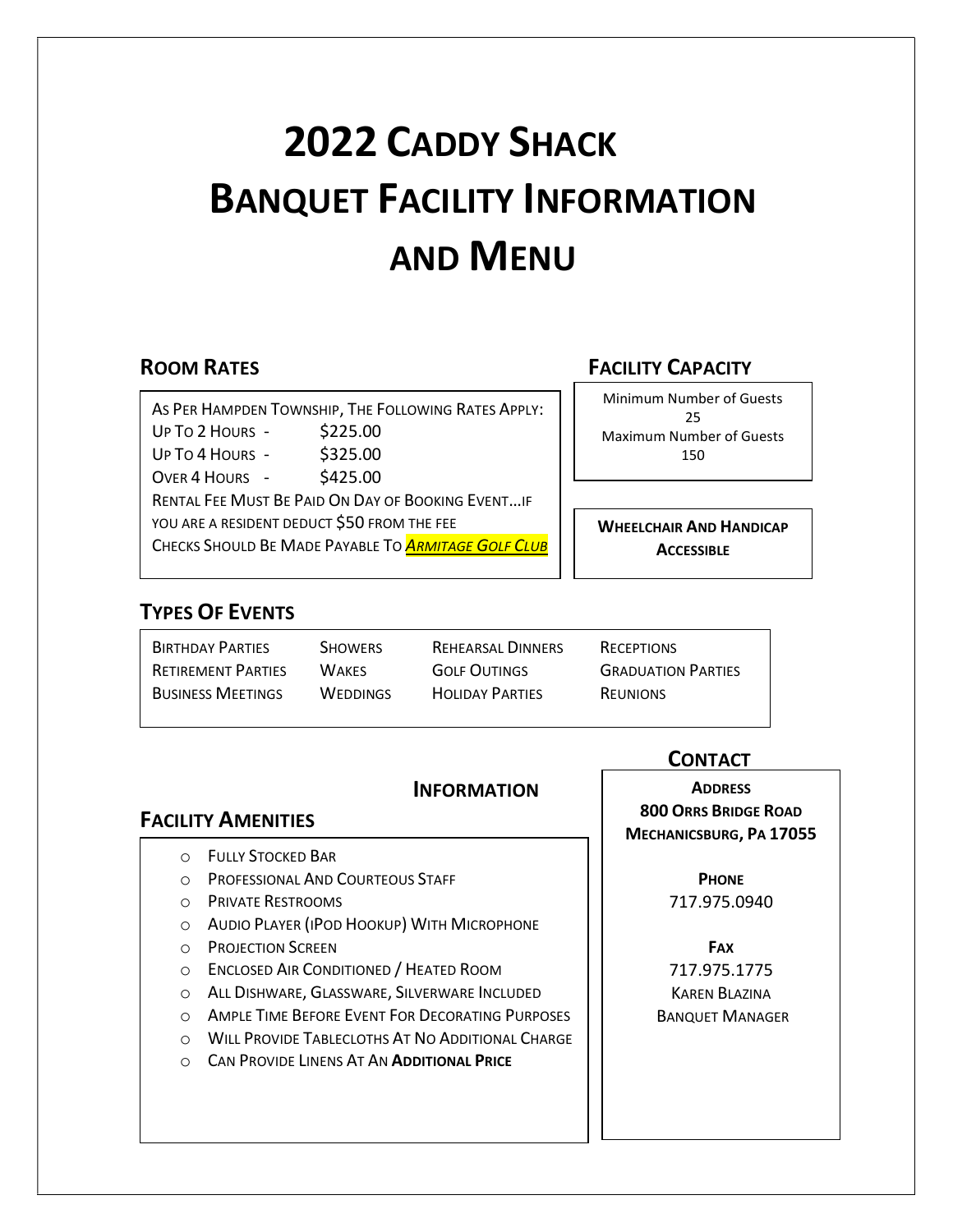#### "THE PAR " \$14.95 PER PERSON PLUS TAX AND SERVICE CHARGE

- ֖֖֖֚֚֚֬֝֬֝֬ **CHEESE AND VEGETABLE TRAY**
- COLE SLAW POTATO SALAD -TOSSED SALAD-MACARONI SALAD-PASTA SALAD (CHOICE OF 2)
- **PORK BARBEQUE AND ROLLS**
- **MARINATED GRILLED CHICKEN BREAST**
- **CHEF'S CHOICE OF DESSERT**

# "THE FIRST TEE" \$16.95 PER PERSON PLUS TAX AND SERVICE CHARGE

- **CHEESE AND VEGETABLE TRAY**
- CHIPS AND SALSA
- COLE SLAW POTATO SALAD -TOSSED SALAD-MACARONI SALAD-PASTA SALAD (CHOICE OF 1)
- **SWEDISH MEATBALLS OR ITALIAN MEATBALLS**
- **THINLY SLICED PRIME RIB WITH AU JUS**
- **MARINATED CHICKEN BREAST**
- **DINNER ROLLS AND BUTTER**
- **CHEF'S CHOICE OF DESSERT**

# "THE BIRDIE" \$18.95 PER PERSON PLUS TAX AND SERVICE CHARGE

- **CHEESE AND VEGETABLE TRAY OR FRUIT TRAY**
- **ARTICHOKE DIP, BUFFALO CHICKEN DIP, ITALIAN OR SWEDISH** MEATBALLS (CHOOSE 2)
- **•** TOSSED SALAD

l

- **DINNER ROLLS AND BUTTER**
- CHOOSE 2 OF THE FOLLOWING:
	- o BAKED ZITI
	- o LASAGNA
	- o MARINATED GRILLED CHICKEN BREAST
	- o CHICKEN CACCIATORE
	- o SLICED BEEF WITH MUSHROOM SAUCE
	- o SALMON
- **•** CHEF'S CHOICE VEGETABLE
- **•** CHEF'S CHOICE POTATO
- CHEF'S CHOICE OF DESSERT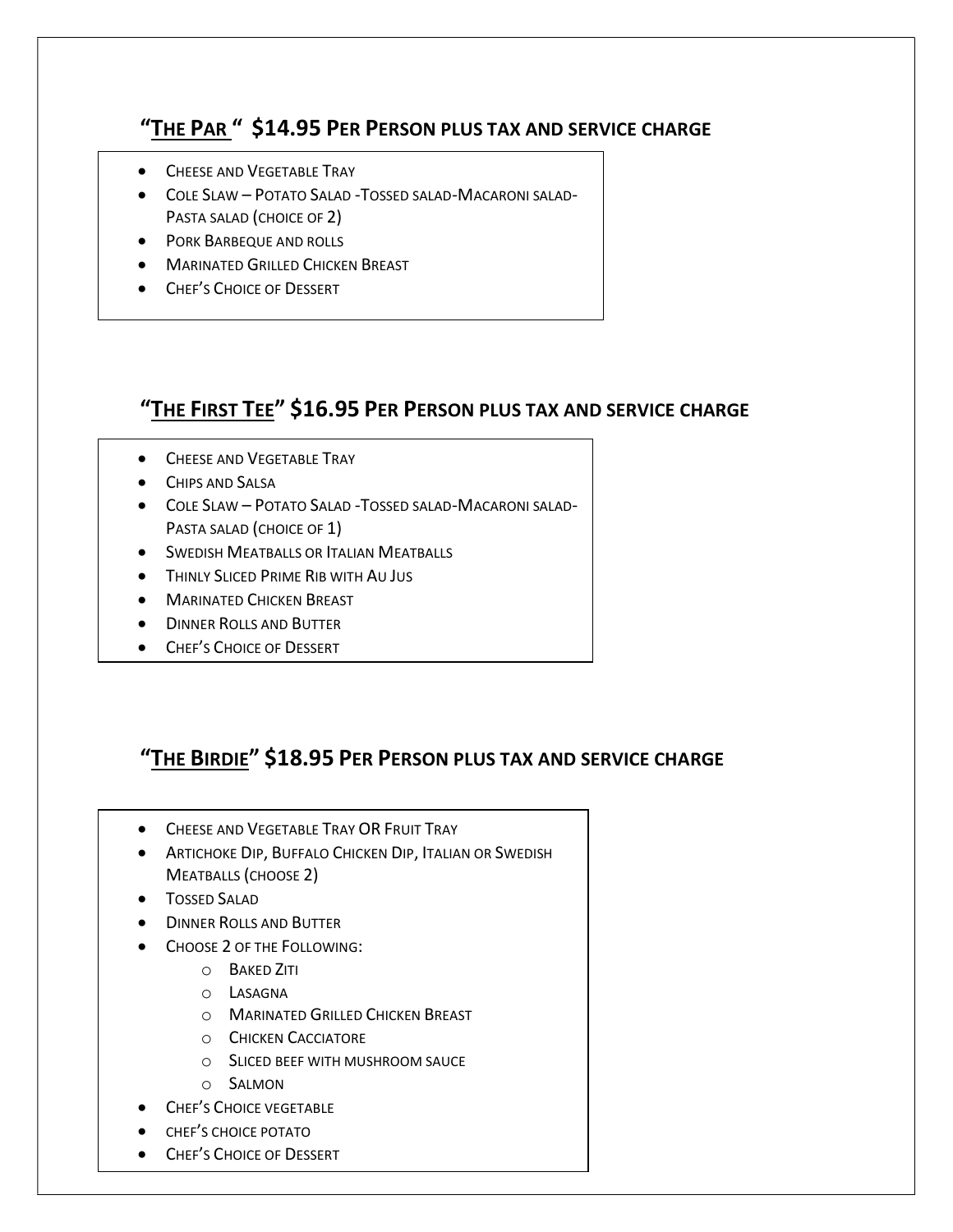# "THE EAGLE" \$24.95 PER PERSON PLUS TAX AND SERVICE CHARGE

- CHEESE AND VEGETABLE TRAY FRUIT TRAY
- CHOOSE 2 OF THE FOLLOWING:

l

- ARTICHOKE DIP
- o BUFFALO CHICKEN CHEESE DIP
- o SWEDISH MEATBALLS
- o ITALIAN MEATBALLS
- o MUSHROOMS STUFFED WITH PIMENTO CHEESE
- TOSSED SALAD OR CAESAR SALAD
- DINNER ROLLS AND BUTTER
- $\overline{\phantom{a}}$  CHOOSE 2 OF THE FOLLOWING:
	- o CHICKEN CORDON BLEU
	- o LASAGNA
	- o CHICKEN PASTA ALFREDO
	- o SAUSAGE WITH PEPPERS AND ONIONS
	- o CHEF CARVED PRIME RIB
	- o BROILED SALMON
- **CHEF'S CHOICE OF POTATO**
- CHEF'S CHOICE OF VEGETABLE
- **CHEF'S CHOICE OF DESSERT**

# **WINGS**

Boneless or Traditional Wings are available to add to any package at the cost of \$2.50 per guest. Additional charge may fluctuate depending on market price.

#### WING SAUCES

BARBEQUE MILD HAWAIIAN SWEET CHILI HONEY MUSTARD HOT HONEY MUSTARD

#### NON-ALCOHOLIC BEVERAGES

ALL PACKAGES INCLUDE THE FOLLOWING:

- **•** ICED TEA
- **•** LEMONADE
- **ICE WATER**
- COFFEE
- **•** HOT TEA

 $\overline{a}$ 

SODA PACKAGES ARE AVAILABLE FOR AN ADDITIONAL \$.50 PER PERSON

# "BUILD YOUR OWN"

ASK ABOUT OUR "BUILD YOUR OWN" MENU OPTIONS

CREATE YOUR OWN MENU BY CHOOSING ANY OF THE FOOD ITEMS FROM THE PACKAGES TO "BUILD YOUR OWN" MENU. PRICE WILL VARY DEPENDING ON FOOD ITEMS CHOOSEN